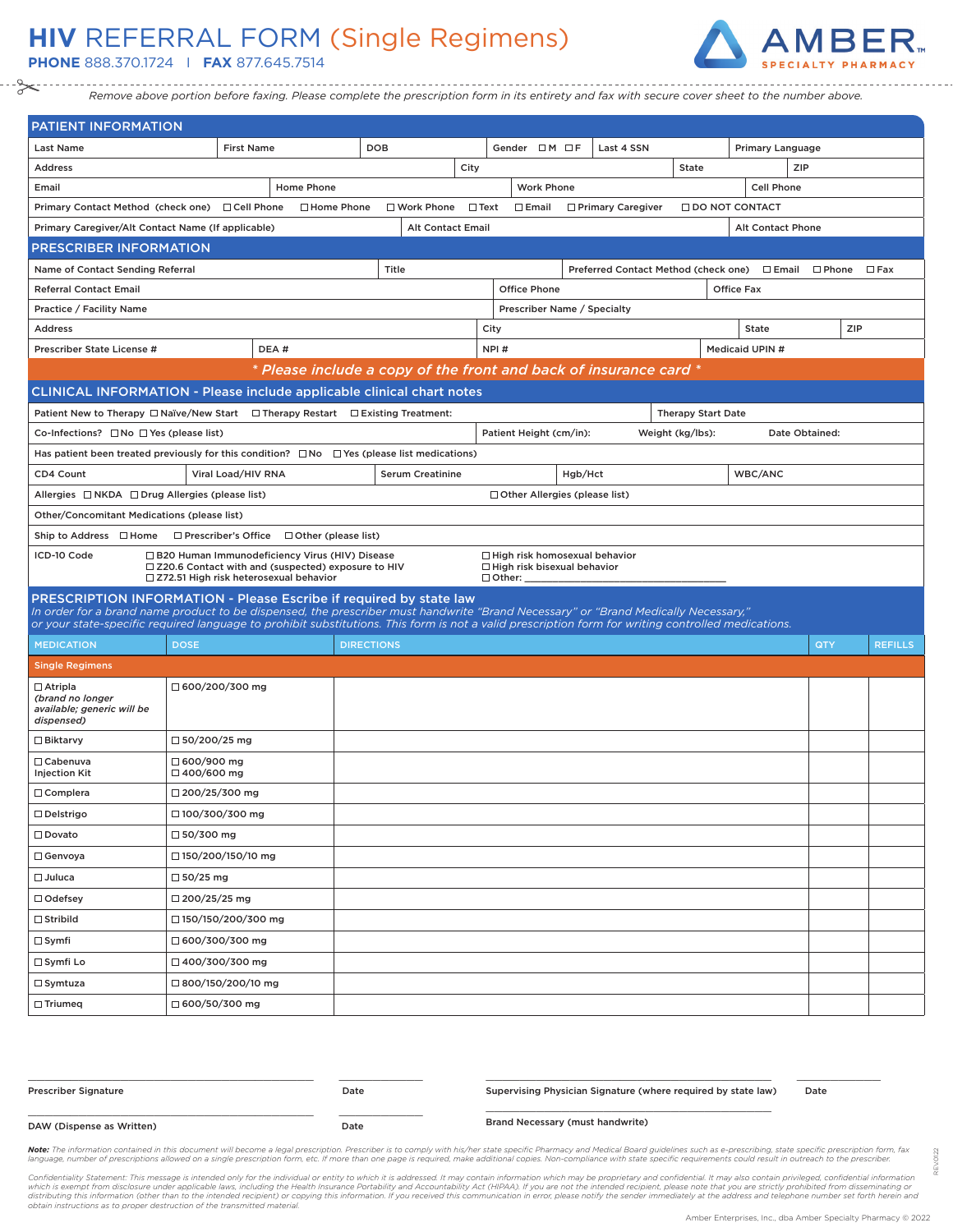## **PHONE** 888.370.1724 I **FAX** 877.645.7514 **HIV** REFERRAL FORM (NRTIs)



*Remove above portion before faxing. Please complete the prescription form in its entirety and fax with secure cover sheet to the number above.*

| <b>PATIENT INFORMATION</b>                                                                                                                                                                                                                                                                                                                                            |                                           |                                          |                                                                                                          |                                                                   |             |                                                                                             |                   |         |                                      |                           |                   |                                 |     |                |
|-----------------------------------------------------------------------------------------------------------------------------------------------------------------------------------------------------------------------------------------------------------------------------------------------------------------------------------------------------------------------|-------------------------------------------|------------------------------------------|----------------------------------------------------------------------------------------------------------|-------------------------------------------------------------------|-------------|---------------------------------------------------------------------------------------------|-------------------|---------|--------------------------------------|---------------------------|-------------------|---------------------------------|-----|----------------|
| <b>Last Name</b>                                                                                                                                                                                                                                                                                                                                                      |                                           | <b>First Name</b>                        |                                                                                                          | DOB                                                               |             | Gender OM OF                                                                                |                   |         | Last 4 SSN                           |                           |                   | <b>Primary Language</b>         |     |                |
| <b>Address</b>                                                                                                                                                                                                                                                                                                                                                        |                                           |                                          |                                                                                                          |                                                                   | City        |                                                                                             |                   |         |                                      | State                     |                   | ZIP                             |     |                |
| Email                                                                                                                                                                                                                                                                                                                                                                 |                                           |                                          | Home Phone                                                                                               |                                                                   |             |                                                                                             | <b>Work Phone</b> |         |                                      |                           |                   | <b>Cell Phone</b>               |     |                |
| Primary Contact Method (check one)                                                                                                                                                                                                                                                                                                                                    |                                           | □ Cell Phone                             | □ Home Phone                                                                                             | □ Work Phone                                                      | $\Box$ Text | $\square$ Email                                                                             |                   |         | □ Primary Caregiver                  | <b>IDO NOT CONTACT</b>    |                   |                                 |     |                |
| Primary Caregiver/Alt Contact Name (If applicable)                                                                                                                                                                                                                                                                                                                    |                                           |                                          |                                                                                                          | <b>Alt Contact Email</b>                                          |             |                                                                                             |                   |         |                                      |                           |                   | <b>Alt Contact Phone</b>        |     |                |
| <b>PRESCRIBER INFORMATION</b>                                                                                                                                                                                                                                                                                                                                         |                                           |                                          |                                                                                                          |                                                                   |             |                                                                                             |                   |         |                                      |                           |                   |                                 |     |                |
| Name of Contact Sending Referral                                                                                                                                                                                                                                                                                                                                      |                                           |                                          |                                                                                                          | Title                                                             |             |                                                                                             |                   |         | Preferred Contact Method (check one) |                           |                   | $\square$ Email $\square$ Phone |     | $\Box$ Fax     |
| <b>Referral Contact Email</b>                                                                                                                                                                                                                                                                                                                                         |                                           |                                          |                                                                                                          |                                                                   |             | <b>Office Phone</b>                                                                         |                   |         |                                      |                           | <b>Office Fax</b> |                                 |     |                |
| Practice / Facility Name                                                                                                                                                                                                                                                                                                                                              |                                           |                                          |                                                                                                          |                                                                   |             |                                                                                             |                   |         | Prescriber Name / Specialty          |                           |                   |                                 |     |                |
| <b>Address</b>                                                                                                                                                                                                                                                                                                                                                        |                                           |                                          |                                                                                                          |                                                                   |             | City                                                                                        |                   |         |                                      |                           | State             |                                 | ZIP |                |
| Prescriber State License #                                                                                                                                                                                                                                                                                                                                            |                                           | DEA#                                     |                                                                                                          |                                                                   |             | NPI#                                                                                        |                   |         |                                      |                           | Medicaid UPIN #   |                                 |     |                |
|                                                                                                                                                                                                                                                                                                                                                                       |                                           |                                          |                                                                                                          | * Please include a copy of the front and back of insurance card * |             |                                                                                             |                   |         |                                      |                           |                   |                                 |     |                |
| <b>CLINICAL INFORMATION - Please include applicable clinical chart notes</b>                                                                                                                                                                                                                                                                                          |                                           |                                          |                                                                                                          |                                                                   |             |                                                                                             |                   |         |                                      |                           |                   |                                 |     |                |
| Patient New to Therapy $\Box$ Naïve/New Start $\Box$ Therapy Restart $\Box$ Existing Treatment:                                                                                                                                                                                                                                                                       |                                           |                                          |                                                                                                          |                                                                   |             |                                                                                             |                   |         |                                      | <b>Therapy Start Date</b> |                   |                                 |     |                |
| Co-Infections? $\Box$ No $\Box$ Yes (please list)                                                                                                                                                                                                                                                                                                                     |                                           |                                          |                                                                                                          |                                                                   |             | Patient Height (cm/in):                                                                     |                   |         |                                      | Weight (kg/lbs):          |                   | Date Obtained:                  |     |                |
| Has patient been treated previously for this condition? $\Box$ No $\Box$ Yes (please list medications)                                                                                                                                                                                                                                                                |                                           |                                          |                                                                                                          |                                                                   |             |                                                                                             |                   |         |                                      |                           |                   |                                 |     |                |
| CD4 Count                                                                                                                                                                                                                                                                                                                                                             |                                           | Viral Load/HIV RNA                       |                                                                                                          | <b>Serum Creatinine</b>                                           |             |                                                                                             |                   | Hgb/Hct |                                      |                           | WBC/ANC           |                                 |     |                |
| Allergies □ NKDA □ Drug Allergies (please list)                                                                                                                                                                                                                                                                                                                       |                                           |                                          |                                                                                                          |                                                                   |             | $\Box$ Other Allergies (please list)                                                        |                   |         |                                      |                           |                   |                                 |     |                |
| Other/Concomitant Medications (please list)                                                                                                                                                                                                                                                                                                                           |                                           |                                          |                                                                                                          |                                                                   |             |                                                                                             |                   |         |                                      |                           |                   |                                 |     |                |
| □ Prescriber's Office<br>Ship to Address □ Home<br>$\Box$ Other (please list)                                                                                                                                                                                                                                                                                         |                                           |                                          |                                                                                                          |                                                                   |             |                                                                                             |                   |         |                                      |                           |                   |                                 |     |                |
| ICD-10 Code                                                                                                                                                                                                                                                                                                                                                           |                                           | □ Z72.51 High risk heterosexual behavior | □ B20 Human Immunodeficiency Virus (HIV) Disease<br>□ Z20.6 Contact with and (suspected) exposure to HIV |                                                                   |             | $\Box$ High risk homosexual behavior<br>$\Box$ High risk bisexual behavior<br>$\Box$ Other: |                   |         |                                      |                           |                   |                                 |     |                |
| <b>PRESCRIPTION INFORMATION - Please Escribe if required by state law</b><br>In order for a brand name product to be dispensed, the prescriber must handwrite "Brand Necessary" or "Brand Medically Necessary,"<br>or your state-specific required language to prohibit substitutions. This form is not a valid prescription form for writing controlled medications. |                                           |                                          |                                                                                                          |                                                                   |             |                                                                                             |                   |         |                                      |                           |                   |                                 |     |                |
| <b>MEDICATION</b>                                                                                                                                                                                                                                                                                                                                                     | <b>DOSE</b>                               |                                          |                                                                                                          | <b>DIRECTIONS</b>                                                 |             |                                                                                             |                   |         |                                      |                           |                   |                                 | QTY | <b>REFILLS</b> |
| <b>NRTIS</b>                                                                                                                                                                                                                                                                                                                                                          |                                           |                                          |                                                                                                          |                                                                   |             |                                                                                             |                   |         |                                      |                           |                   |                                 |     |                |
| $\Box$ Cimduo                                                                                                                                                                                                                                                                                                                                                         | $\Box$ 300/300 mg                         |                                          |                                                                                                          |                                                                   |             |                                                                                             |                   |         |                                      |                           |                   |                                 |     |                |
| $\Box$ Combivir                                                                                                                                                                                                                                                                                                                                                       | $\square$ 150/300 mg                      |                                          |                                                                                                          |                                                                   |             |                                                                                             |                   |         |                                      |                           |                   |                                 |     |                |
| Descovy                                                                                                                                                                                                                                                                                                                                                               | $\Box$ 200/25 mg                          |                                          |                                                                                                          |                                                                   |             |                                                                                             |                   |         |                                      |                           |                   |                                 |     |                |
| $\square$ Emtriva                                                                                                                                                                                                                                                                                                                                                     | $\Box$ 200 mg                             |                                          |                                                                                                          |                                                                   |             |                                                                                             |                   |         |                                      |                           |                   |                                 |     |                |
| $\Box$ Epivir                                                                                                                                                                                                                                                                                                                                                         | $\Box$ 150 mg                             | $\square$ 300 mg                         |                                                                                                          |                                                                   |             |                                                                                             |                   |         |                                      |                           |                   |                                 |     |                |
| $\Box$ Epzicom                                                                                                                                                                                                                                                                                                                                                        | $\Box$ 600/300 mg                         |                                          |                                                                                                          |                                                                   |             |                                                                                             |                   |         |                                      |                           |                   |                                 |     |                |
| $\Box$ Retrovir                                                                                                                                                                                                                                                                                                                                                       | $\Box$ 100 mg                             |                                          |                                                                                                          |                                                                   |             |                                                                                             |                   |         |                                      |                           |                   |                                 |     |                |
| $\Box$ Trizivir                                                                                                                                                                                                                                                                                                                                                       | $\Box$ 300/150/300 mg                     |                                          |                                                                                                          |                                                                   |             |                                                                                             |                   |         |                                      |                           |                   |                                 |     |                |
| $\Box$ Truvada                                                                                                                                                                                                                                                                                                                                                        | $\Box$ 100/150 mg<br>$\square$ 167/250 mg | $\Box$ 133/200 mg                        | □ 200/300 mg                                                                                             |                                                                   |             |                                                                                             |                   |         |                                      |                           |                   |                                 |     |                |
| $\Box$ Videx EC                                                                                                                                                                                                                                                                                                                                                       | $\Box$ 125 mg<br>$\square$ 250 mg         | □ 200 mg<br>$\Box$ 400 mg                |                                                                                                          |                                                                   |             |                                                                                             |                   |         |                                      |                           |                   |                                 |     |                |
| $\Box$ Viread                                                                                                                                                                                                                                                                                                                                                         | $\Box$ 150 mg<br>$\Box$ 250 mg            | $\Box$ 200 mg<br>$\Box$ 300 mg           |                                                                                                          |                                                                   |             |                                                                                             |                   |         |                                      |                           |                   |                                 |     |                |
| $\Box$ Zerit                                                                                                                                                                                                                                                                                                                                                          | $\Box$ 15 mg<br>$\square$ 30 mg           | $\square$ 20 mg<br>$\Box$ 40 mg          |                                                                                                          |                                                                   |             |                                                                                             |                   |         |                                      |                           |                   |                                 |     |                |
| $\square$ Ziagen                                                                                                                                                                                                                                                                                                                                                      | $\square$ 300 mg                          |                                          |                                                                                                          |                                                                   |             |                                                                                             |                   |         |                                      |                           |                   |                                 |     |                |
| □ Zidovudine                                                                                                                                                                                                                                                                                                                                                          | $\Box$ 100 mg                             | $\square$ 300 mg                         |                                                                                                          |                                                                   |             |                                                                                             |                   |         |                                      |                           |                   |                                 |     |                |

| <b>Prescriber Signature</b> | Date | Supervising Physician Signature (where required by state law) | Date |
|-----------------------------|------|---------------------------------------------------------------|------|
| DAW (Dispense as Written)   | Date | Brand Necessary (must handwrite)                              |      |

Note: The information contained in this document will become a legal prescription. Prescriber is to comply with his/her state specific Pharmacy and Medical Board guidelines such as e-prescribing, state specific prescriptio language, number of prescriptions allowed on a single prescription form, etc. If more than one page is required, make additional copies. Non-compliance with state specific requirements could result in outreach to the presc

Confidentiality Statement: This message is intended only for the individual or entity to which it is addressed. It may contain information which may be proprietary and confidential. It may also contain privileged, confiden *obtain instructions as to proper destruction of the transmitted material.*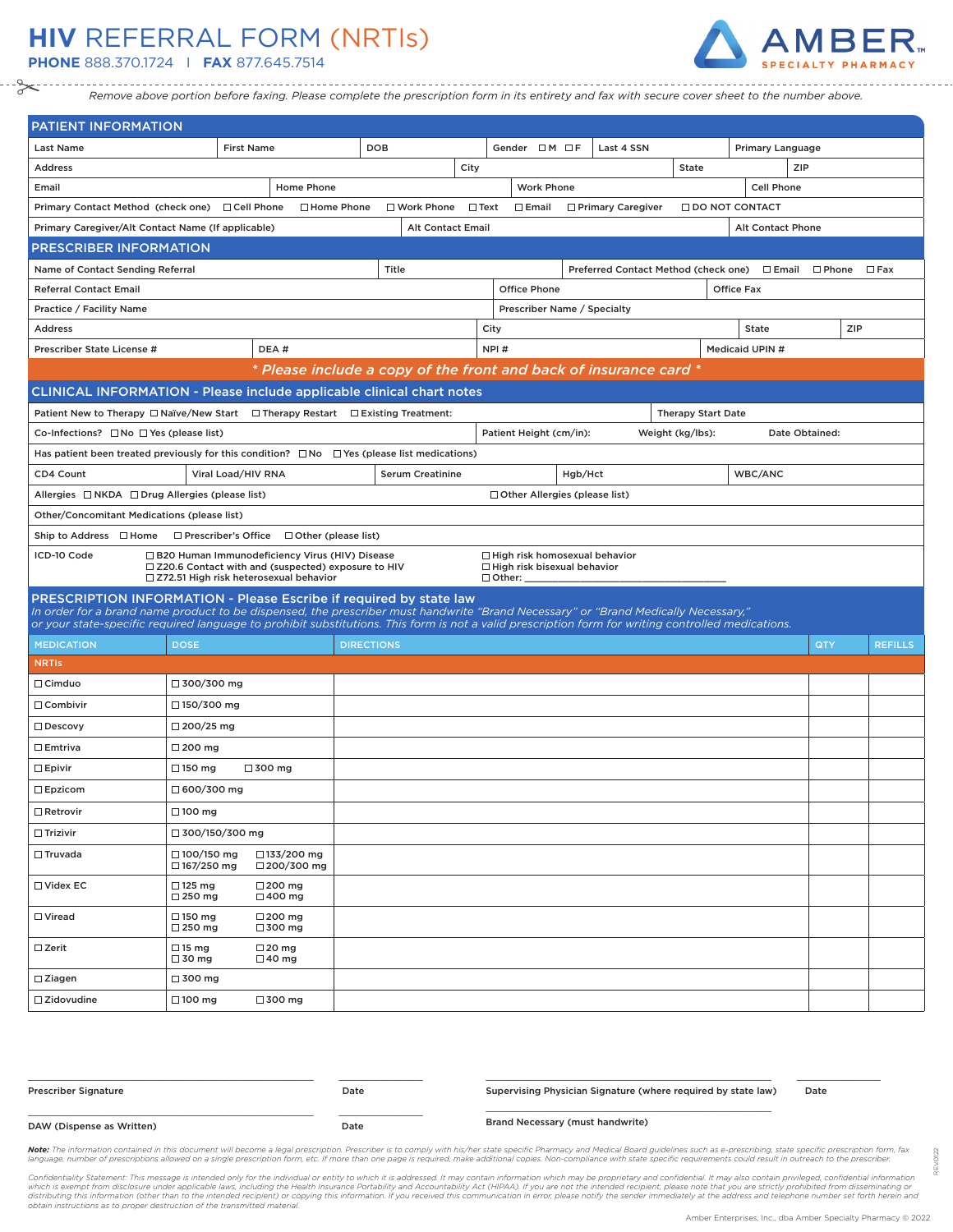## **PHONE** 888.370.1724 I **FAX** 877.645.7514 **HIV** REFERRAL FORM (NNRTIs & Integrase Inhibitors)



*Remove above portion before faxing. Please complete the prescription form in its entirety and fax with secure cover sheet to the number above.*

| <b>PATIENT INFORMATION</b>                                                                                                                                                                                                                                                                                                                                     |                                          |                                                                                                                                                                |                   |                                                                                                        |             |                                        |                                      |         |                                              |  |                           |  |                        |                |              |                |
|----------------------------------------------------------------------------------------------------------------------------------------------------------------------------------------------------------------------------------------------------------------------------------------------------------------------------------------------------------------|------------------------------------------|----------------------------------------------------------------------------------------------------------------------------------------------------------------|-------------------|--------------------------------------------------------------------------------------------------------|-------------|----------------------------------------|--------------------------------------|---------|----------------------------------------------|--|---------------------------|--|------------------------|----------------|--------------|----------------|
| Last Name                                                                                                                                                                                                                                                                                                                                                      |                                          | <b>First Name</b>                                                                                                                                              | <b>DOB</b>        |                                                                                                        |             |                                        | Gender $\Box$ M $\Box$ F             |         | Last 4 SSN                                   |  |                           |  | Primary Language       |                |              |                |
| <b>Address</b>                                                                                                                                                                                                                                                                                                                                                 |                                          |                                                                                                                                                                |                   |                                                                                                        | City        |                                        |                                      |         |                                              |  | State                     |  |                        | ZIP            |              |                |
| Email                                                                                                                                                                                                                                                                                                                                                          |                                          | <b>Home Phone</b>                                                                                                                                              |                   |                                                                                                        |             | <b>Work Phone</b><br><b>Cell Phone</b> |                                      |         |                                              |  |                           |  |                        |                |              |                |
| Primary Contact Method (check one) □ Cell Phone                                                                                                                                                                                                                                                                                                                |                                          |                                                                                                                                                                | □ Home Phone      | □ Work Phone                                                                                           | $\Box$ Text |                                        | $\square$ Email                      |         | □ Primary Caregiver                          |  |                           |  | □ DO NOT CONTACT       |                |              |                |
| Primary Caregiver/Alt Contact Name (If applicable)                                                                                                                                                                                                                                                                                                             |                                          |                                                                                                                                                                |                   | <b>Alt Contact Email</b>                                                                               |             |                                        |                                      |         |                                              |  |                           |  | Alt Contact Phone      |                |              |                |
| <b>PRESCRIBER INFORMATION</b>                                                                                                                                                                                                                                                                                                                                  |                                          |                                                                                                                                                                |                   |                                                                                                        |             |                                        |                                      |         |                                              |  |                           |  |                        |                |              |                |
| Name of Contact Sending Referral                                                                                                                                                                                                                                                                                                                               |                                          |                                                                                                                                                                |                   | Title                                                                                                  |             |                                        |                                      |         | Preferred Contact Method (check one) □ Email |  |                           |  |                        |                | $\Box$ Phone | $\square$ Fax  |
| <b>Referral Contact Email</b>                                                                                                                                                                                                                                                                                                                                  |                                          |                                                                                                                                                                |                   |                                                                                                        |             |                                        | <b>Office Phone</b>                  |         |                                              |  |                           |  | <b>Office Fax</b>      |                |              |                |
| Practice / Facility Name                                                                                                                                                                                                                                                                                                                                       |                                          |                                                                                                                                                                |                   |                                                                                                        |             |                                        | Prescriber Name / Specialty          |         |                                              |  |                           |  |                        |                |              |                |
| <b>Address</b>                                                                                                                                                                                                                                                                                                                                                 |                                          |                                                                                                                                                                |                   |                                                                                                        |             | City                                   |                                      |         |                                              |  |                           |  | State                  |                | ZIP          |                |
| Prescriber State License #                                                                                                                                                                                                                                                                                                                                     |                                          | DEA#                                                                                                                                                           |                   |                                                                                                        |             | NPI#                                   |                                      |         |                                              |  |                           |  | <b>Medicaid UPIN #</b> |                |              |                |
|                                                                                                                                                                                                                                                                                                                                                                |                                          | * Please include a copy of the front and back of insurance card *                                                                                              |                   |                                                                                                        |             |                                        |                                      |         |                                              |  |                           |  |                        |                |              |                |
| <b>CLINICAL INFORMATION - Please include applicable clinical chart notes</b>                                                                                                                                                                                                                                                                                   |                                          |                                                                                                                                                                |                   |                                                                                                        |             |                                        |                                      |         |                                              |  |                           |  |                        |                |              |                |
| Patient New to Therapy $\Box$ Naïve/New Start $\Box$ Therapy Restart $\Box$ Existing Treatment:                                                                                                                                                                                                                                                                |                                          |                                                                                                                                                                |                   |                                                                                                        |             |                                        |                                      |         |                                              |  | <b>Therapy Start Date</b> |  |                        |                |              |                |
| Co-Infections? $\Box$ No $\Box$ Yes (please list)                                                                                                                                                                                                                                                                                                              |                                          |                                                                                                                                                                |                   |                                                                                                        |             |                                        | Patient Height (cm/in):              |         |                                              |  | Weight (kg/lbs):          |  |                        | Date Obtained: |              |                |
| Has patient been treated previously for this condition? $\Box$ No $\Box$ Yes (please list medications)                                                                                                                                                                                                                                                         |                                          |                                                                                                                                                                |                   |                                                                                                        |             |                                        |                                      |         |                                              |  |                           |  |                        |                |              |                |
| CD4 Count                                                                                                                                                                                                                                                                                                                                                      | Viral Load/HIV RNA                       |                                                                                                                                                                |                   | <b>Serum Creatinine</b>                                                                                |             |                                        |                                      | Hgb/Hct |                                              |  |                           |  | WBC/ANC                |                |              |                |
| Allergies □ NKDA □ Drug Allergies (please list)                                                                                                                                                                                                                                                                                                                |                                          |                                                                                                                                                                |                   |                                                                                                        |             |                                        | $\Box$ Other Allergies (please list) |         |                                              |  |                           |  |                        |                |              |                |
| Other/Concomitant Medications (please list)                                                                                                                                                                                                                                                                                                                    |                                          |                                                                                                                                                                |                   |                                                                                                        |             |                                        |                                      |         |                                              |  |                           |  |                        |                |              |                |
| Ship to Address □ Home<br>$\Box$ Prescriber's Office $\Box$ Other (please list)                                                                                                                                                                                                                                                                                |                                          |                                                                                                                                                                |                   |                                                                                                        |             |                                        |                                      |         |                                              |  |                           |  |                        |                |              |                |
| ICD-10 Code                                                                                                                                                                                                                                                                                                                                                    |                                          | □ B20 Human Immunodeficiency Virus (HIV) Disease<br>$\Box$ Z20.6 Contact with and (suspected) exposure to HIV<br>$\Box$ Z72.51 High risk heterosexual behavior |                   |                                                                                                        |             | $\Box$ Other:                          | $\Box$ High risk bisexual behavior   |         | $\Box$ High risk homosexual behavior         |  |                           |  |                        |                |              |                |
| PRESCRIPTION INFORMATION - Please Escribe if required by state law<br>In order for a brand name product to be dispensed, the prescriber must handwrite "Brand Necessary" or "Brand Medically Necessary,"<br>or your state-specific required language to prohibit substitutions. This form is not a valid prescription form for writing controlled medications. |                                          |                                                                                                                                                                |                   |                                                                                                        |             |                                        |                                      |         |                                              |  |                           |  |                        |                |              |                |
| <b>MEDICATION</b>                                                                                                                                                                                                                                                                                                                                              | <b>DOSE</b>                              |                                                                                                                                                                | <b>DIRECTIONS</b> |                                                                                                        |             |                                        |                                      |         |                                              |  |                           |  |                        |                | QTY          | <b>REFILLS</b> |
| <b>NNRTIS</b>                                                                                                                                                                                                                                                                                                                                                  |                                          |                                                                                                                                                                |                   |                                                                                                        |             |                                        |                                      |         |                                              |  |                           |  |                        |                |              |                |
| $\Box$ Edurant                                                                                                                                                                                                                                                                                                                                                 | $\Box$ 25 mg                             |                                                                                                                                                                |                   |                                                                                                        |             |                                        |                                      |         |                                              |  |                           |  |                        |                |              |                |
| $\Box$ Intelence                                                                                                                                                                                                                                                                                                                                               | $\Box$ 25 mg $\Box$ 100 mg $\Box$ 200 mg |                                                                                                                                                                |                   |                                                                                                        |             |                                        |                                      |         |                                              |  |                           |  |                        |                |              |                |
| $\Box$ Pifeltro                                                                                                                                                                                                                                                                                                                                                | $\Box$ 100mg tablet                      |                                                                                                                                                                |                   | Take once daily with or without food                                                                   |             |                                        |                                      |         |                                              |  |                           |  |                        |                |              |                |
| $\Box$ Sustiva                                                                                                                                                                                                                                                                                                                                                 | □ 50 mg □ 200 mg □ 600 mg                |                                                                                                                                                                |                   |                                                                                                        |             |                                        |                                      |         |                                              |  |                           |  |                        |                |              |                |
| $\Box$ Viramune                                                                                                                                                                                                                                                                                                                                                | $\Box$ 200 mg $\Box$ 50 mg/ 5 mL         |                                                                                                                                                                |                   |                                                                                                        |             |                                        |                                      |         |                                              |  |                           |  |                        |                |              |                |
| $\Box$ Viramune XR                                                                                                                                                                                                                                                                                                                                             | $\Box$ 100 mg $\Box$ 400 mg              |                                                                                                                                                                |                   |                                                                                                        |             |                                        |                                      |         |                                              |  |                           |  |                        |                |              |                |
| <b>Integrase Inhibitors</b>                                                                                                                                                                                                                                                                                                                                    |                                          |                                                                                                                                                                |                   |                                                                                                        |             |                                        |                                      |         |                                              |  |                           |  |                        |                |              |                |
| □ Apretude Injection Kit                                                                                                                                                                                                                                                                                                                                       | $\Box$ 600 mg                            |                                                                                                                                                                |                   |                                                                                                        |             |                                        |                                      |         |                                              |  |                           |  |                        |                |              |                |
| $\Box$ Isentress                                                                                                                                                                                                                                                                                                                                               | $\Box$ 400 mg                            |                                                                                                                                                                |                   |                                                                                                        |             |                                        |                                      |         |                                              |  |                           |  |                        |                |              |                |
| □ Isentress HD                                                                                                                                                                                                                                                                                                                                                 | $\Box$ 600 mg                            |                                                                                                                                                                |                   |                                                                                                        |             |                                        |                                      |         |                                              |  |                           |  |                        |                |              |                |
| $\Box$ Tivicay                                                                                                                                                                                                                                                                                                                                                 | $\Box$ 25 mg<br>$\Box$ 10 mg             | $\square$ 50 mg                                                                                                                                                |                   |                                                                                                        |             |                                        |                                      |         |                                              |  |                           |  |                        |                |              |                |
| □ Tivicay PD                                                                                                                                                                                                                                                                                                                                                   | $\Box$ 5 mg                              |                                                                                                                                                                |                   |                                                                                                        |             |                                        |                                      |         |                                              |  |                           |  |                        |                |              |                |
| □ Vocabria                                                                                                                                                                                                                                                                                                                                                     |                                          |                                                                                                                                                                |                   | All referrals must be sent through the HUB, ViiV Connect.<br>Phone: 1-844-588-3288: Fax 1-844-208-7676 |             |                                        |                                      |         |                                              |  |                           |  |                        |                |              |                |

| <b>Prescriber Signature</b> | Date | Supervising Physician Signature (where required by state law) | Date |
|-----------------------------|------|---------------------------------------------------------------|------|
| DAW (Dispense as Written)   | Date | <b>Brand Necessary (must handwrite)</b>                       |      |

Note: The information contained in this document will become a legal prescription. Prescriber is to comply with his/her state specific Pharmacy and Medical Board guidelines such as e-prescribing, state specific prescriptio language, number of prescriptions allowed on a single prescription form, etc. If more than one page is required, make additional copies. Non-compliance with state specific requirements could result in outreach to the presc

Confidentiality Statement: This message is intended only for the individual or entity to which it is addressed. It may contain information which may be proprietary and confidential. It may also contain privileged, confiden *obtain instructions as to proper destruction of the transmitted material.*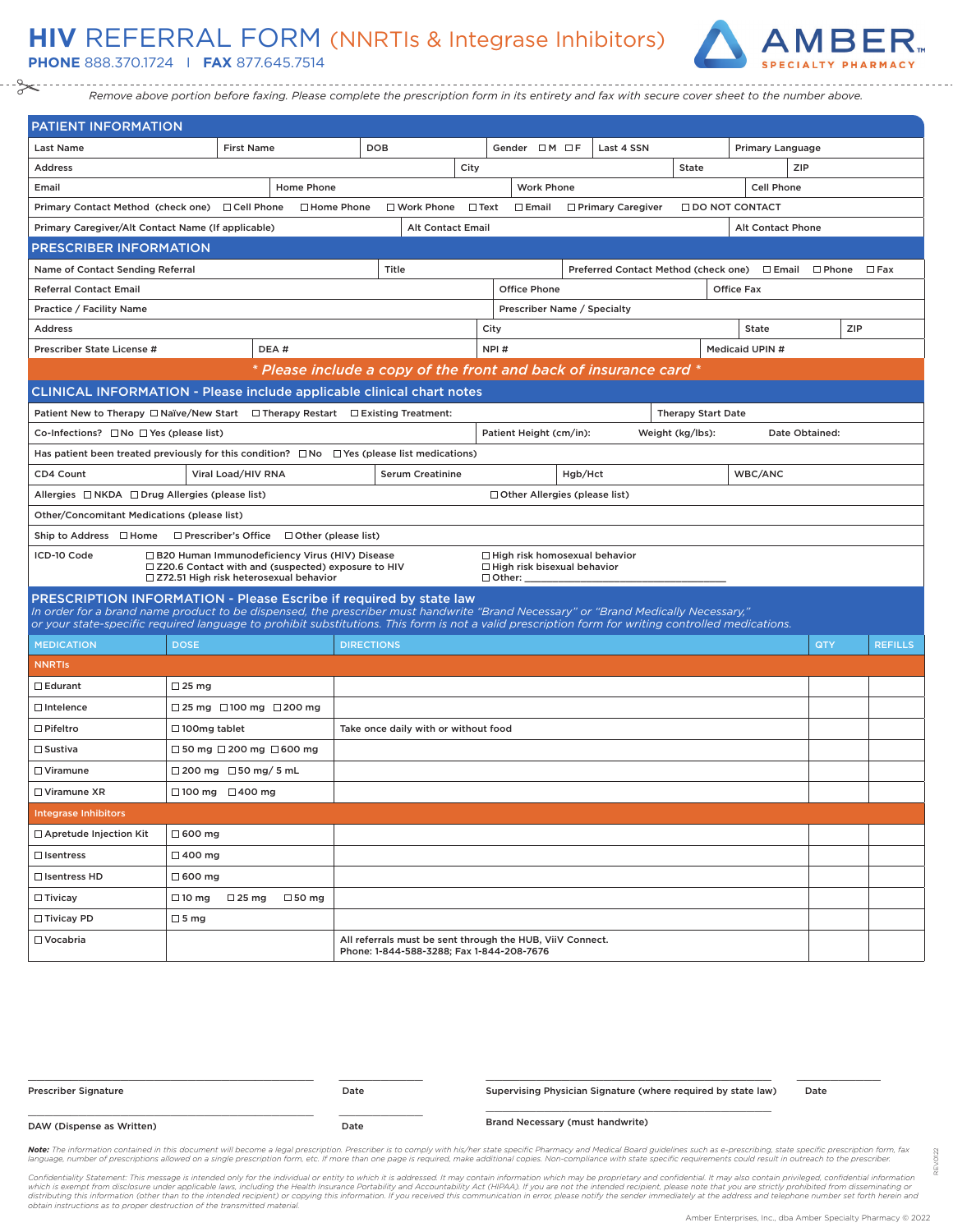

*Remove above portion before faxing. Please complete the prescription form in its entirety and fax with secure cover sheet to the number above.*

| <b>PATIENT INFORMATION</b>                                                                                                                                                                                                                                                                                                                                            |                               |                                                                                                                                                           |                            |                                                                   |             |                                                                                             |         |                                      |                           |                         |                                    |     |                |
|-----------------------------------------------------------------------------------------------------------------------------------------------------------------------------------------------------------------------------------------------------------------------------------------------------------------------------------------------------------------------|-------------------------------|-----------------------------------------------------------------------------------------------------------------------------------------------------------|----------------------------|-------------------------------------------------------------------|-------------|---------------------------------------------------------------------------------------------|---------|--------------------------------------|---------------------------|-------------------------|------------------------------------|-----|----------------|
| Last Name                                                                                                                                                                                                                                                                                                                                                             |                               | <b>First Name</b>                                                                                                                                         |                            | <b>DOB</b>                                                        |             | Gender OM OF                                                                                |         | Last 4 SSN                           |                           | Primary Language        |                                    |     |                |
| <b>Address</b>                                                                                                                                                                                                                                                                                                                                                        |                               |                                                                                                                                                           |                            |                                                                   | City        |                                                                                             |         |                                      | State                     |                         | ZIP                                |     |                |
| Email                                                                                                                                                                                                                                                                                                                                                                 |                               |                                                                                                                                                           | Home Phone                 |                                                                   |             | <b>Work Phone</b>                                                                           |         |                                      |                           | <b>Cell Phone</b>       |                                    |     |                |
| Primary Contact Method (check one)                                                                                                                                                                                                                                                                                                                                    |                               | □ Cell Phone                                                                                                                                              | □ Home Phone               | □ Work Phone                                                      | $\Box$ Text | $\square$ Email                                                                             |         | □ Primary Caregiver                  |                           | <b>O DO NOT CONTACT</b> |                                    |     |                |
| Primary Caregiver/Alt Contact Name (If applicable)                                                                                                                                                                                                                                                                                                                    |                               |                                                                                                                                                           |                            | <b>Alt Contact Email</b>                                          |             |                                                                                             |         |                                      |                           | Alt Contact Phone       |                                    |     |                |
| <b>PRESCRIBER INFORMATION</b>                                                                                                                                                                                                                                                                                                                                         |                               |                                                                                                                                                           |                            |                                                                   |             |                                                                                             |         |                                      |                           |                         |                                    |     |                |
| Name of Contact Sending Referral                                                                                                                                                                                                                                                                                                                                      |                               |                                                                                                                                                           |                            | Title                                                             |             |                                                                                             |         | Preferred Contact Method (check one) |                           |                         | $\square$ Email<br>$\square$ Phone |     | $\Box$ Fax     |
| <b>Referral Contact Email</b>                                                                                                                                                                                                                                                                                                                                         |                               |                                                                                                                                                           |                            |                                                                   |             | <b>Office Phone</b>                                                                         |         |                                      |                           | <b>Office Fax</b>       |                                    |     |                |
| Practice / Facility Name                                                                                                                                                                                                                                                                                                                                              |                               |                                                                                                                                                           |                            |                                                                   |             | Prescriber Name / Specialty                                                                 |         |                                      |                           |                         |                                    |     |                |
| <b>Address</b>                                                                                                                                                                                                                                                                                                                                                        |                               |                                                                                                                                                           |                            |                                                                   |             | City                                                                                        |         |                                      |                           | <b>State</b>            |                                    | ZIP |                |
| Prescriber State License #                                                                                                                                                                                                                                                                                                                                            |                               | DEA#                                                                                                                                                      |                            |                                                                   |             | NPI#                                                                                        |         |                                      |                           | Medicaid UPIN #         |                                    |     |                |
|                                                                                                                                                                                                                                                                                                                                                                       |                               |                                                                                                                                                           |                            | * Please include a copy of the front and back of insurance card * |             |                                                                                             |         |                                      |                           |                         |                                    |     |                |
| <b>CLINICAL INFORMATION - Please include applicable clinical chart notes</b>                                                                                                                                                                                                                                                                                          |                               |                                                                                                                                                           |                            |                                                                   |             |                                                                                             |         |                                      |                           |                         |                                    |     |                |
| Patient New to Therapy $\Box$ Naïve/New Start $\Box$ Therapy Restart $\Box$ Existing Treatment:                                                                                                                                                                                                                                                                       |                               |                                                                                                                                                           |                            |                                                                   |             |                                                                                             |         |                                      | <b>Therapy Start Date</b> |                         |                                    |     |                |
| Co-Infections? $\Box$ No $\Box$ Yes (please list)                                                                                                                                                                                                                                                                                                                     |                               |                                                                                                                                                           |                            |                                                                   |             | Patient Height (cm/in):                                                                     |         |                                      | Weight (kg/lbs):          |                         | Date Obtained:                     |     |                |
| Has patient been treated previously for this condition? $\Box$ No $\Box$ Yes (please list medications)                                                                                                                                                                                                                                                                |                               |                                                                                                                                                           |                            |                                                                   |             |                                                                                             |         |                                      |                           |                         |                                    |     |                |
| CD4 Count                                                                                                                                                                                                                                                                                                                                                             |                               | Viral Load/HIV RNA                                                                                                                                        |                            | <b>Serum Creatinine</b>                                           |             |                                                                                             | Hgb/Hct |                                      |                           | WBC/ANC                 |                                    |     |                |
| Allergies □ NKDA □ Drug Allergies (please list)                                                                                                                                                                                                                                                                                                                       |                               |                                                                                                                                                           |                            |                                                                   |             | □ Other Allergies (please list)                                                             |         |                                      |                           |                         |                                    |     |                |
| Other/Concomitant Medications (please list)                                                                                                                                                                                                                                                                                                                           |                               |                                                                                                                                                           |                            |                                                                   |             |                                                                                             |         |                                      |                           |                         |                                    |     |                |
| Ship to Address $\Box$ Home                                                                                                                                                                                                                                                                                                                                           |                               | □ Prescriber's Office                                                                                                                                     | $\Box$ Other (please list) |                                                                   |             |                                                                                             |         |                                      |                           |                         |                                    |     |                |
| ICD-10 Code                                                                                                                                                                                                                                                                                                                                                           |                               | □ B20 Human Immunodeficiency Virus (HIV) Disease<br>□ Z20.6 Contact with and (suspected) exposure to HIV<br>$\Box$ Z72.51 High risk heterosexual behavior |                            |                                                                   |             | $\Box$ High risk homosexual behavior<br>$\Box$ High risk bisexual behavior<br>$\Box$ Other: |         |                                      |                           |                         |                                    |     |                |
| <b>PRESCRIPTION INFORMATION - Please Escribe if required by state law</b><br>In order for a brand name product to be dispensed, the prescriber must handwrite "Brand Necessary" or "Brand Medically Necessary,"<br>or your state-specific required language to prohibit substitutions. This form is not a valid prescription form for writing controlled medications. |                               |                                                                                                                                                           |                            |                                                                   |             |                                                                                             |         |                                      |                           |                         |                                    |     |                |
| <b>MEDICATION</b>                                                                                                                                                                                                                                                                                                                                                     | <b>DOSE</b>                   |                                                                                                                                                           |                            | <b>DIRECTIONS</b>                                                 |             |                                                                                             |         |                                      |                           |                         | QTY                                |     | <b>REFILLS</b> |
| <b>Protease Inhibitors</b>                                                                                                                                                                                                                                                                                                                                            |                               |                                                                                                                                                           |                            |                                                                   |             |                                                                                             |         |                                      |                           |                         |                                    |     |                |
| $\Box$ Aptivus                                                                                                                                                                                                                                                                                                                                                        |                               | $\Box$ 250 mg $\Box$ 100 mg/mL                                                                                                                            |                            |                                                                   |             |                                                                                             |         |                                      |                           |                         |                                    |     |                |
| $\Box$ Evotaz                                                                                                                                                                                                                                                                                                                                                         | $\Box$ 300/150 mg             |                                                                                                                                                           |                            |                                                                   |             |                                                                                             |         |                                      |                           |                         |                                    |     |                |
| $\square$ Invirase                                                                                                                                                                                                                                                                                                                                                    | $\Box$ 200 mg                 | $\square$ 500 mg                                                                                                                                          |                            |                                                                   |             |                                                                                             |         |                                      |                           |                         |                                    |     |                |
| $\Box$ Kaletra                                                                                                                                                                                                                                                                                                                                                        |                               | $\Box$ 100/25 mg $\Box$ 200/50 mg<br>$\Box$ 80 mg - 20 mg/mL                                                                                              |                            |                                                                   |             |                                                                                             |         |                                      |                           |                         |                                    |     |                |
| $\square$ Lexiva                                                                                                                                                                                                                                                                                                                                                      | $\square$ 700 mg              |                                                                                                                                                           |                            |                                                                   |             |                                                                                             |         |                                      |                           |                         |                                    |     |                |
| $\Box$ Norvir                                                                                                                                                                                                                                                                                                                                                         | $\Box$ 100 mg                 | $\Box$ 80 mg/mL                                                                                                                                           |                            |                                                                   |             |                                                                                             |         |                                      |                           |                         |                                    |     |                |
| $\Box$ Prezcobix                                                                                                                                                                                                                                                                                                                                                      | $\Box$ 800/150 mg             |                                                                                                                                                           |                            |                                                                   |             |                                                                                             |         |                                      |                           |                         |                                    |     |                |
| $\Box$ Prezista                                                                                                                                                                                                                                                                                                                                                       | $\Box$ 75 mg<br>$\Box$ 600 mg | $\square$ 150 mg<br>□ 800 mg                                                                                                                              |                            |                                                                   |             |                                                                                             |         |                                      |                           |                         |                                    |     |                |
| $\Box$ Reyataz                                                                                                                                                                                                                                                                                                                                                        |                               | □150 mg □ 200 mg □ 300 mg                                                                                                                                 |                            |                                                                   |             |                                                                                             |         |                                      |                           |                         |                                    |     |                |
| $\Box$ Viracept                                                                                                                                                                                                                                                                                                                                                       | $\Box$ 250 mg                 | $\Box$ 625 mg                                                                                                                                             |                            |                                                                   |             |                                                                                             |         |                                      |                           |                         |                                    |     |                |
| <b>Entry Inhibitors:</b>                                                                                                                                                                                                                                                                                                                                              |                               |                                                                                                                                                           |                            |                                                                   |             |                                                                                             |         |                                      |                           |                         |                                    |     |                |
| $\Box$ Fuzeon                                                                                                                                                                                                                                                                                                                                                         | $\Box$ 90 mg vial             |                                                                                                                                                           |                            |                                                                   |             |                                                                                             |         |                                      |                           |                         |                                    |     |                |
| $\Box$ Selzentry                                                                                                                                                                                                                                                                                                                                                      | $\Box$ 150 mg                 | $\square$ 300 mg                                                                                                                                          |                            |                                                                   |             |                                                                                             |         |                                      |                           |                         |                                    |     |                |
| <b>Pharmacokinetic Enhancer:</b>                                                                                                                                                                                                                                                                                                                                      |                               |                                                                                                                                                           |                            |                                                                   |             |                                                                                             |         |                                      |                           |                         |                                    |     |                |
| $\Box$ Tybost                                                                                                                                                                                                                                                                                                                                                         | $\square$ 150 mg              |                                                                                                                                                           |                            |                                                                   |             |                                                                                             |         |                                      |                           |                         |                                    |     |                |
|                                                                                                                                                                                                                                                                                                                                                                       |                               |                                                                                                                                                           |                            |                                                                   |             |                                                                                             |         |                                      |                           |                         |                                    |     |                |

| <b>Prescriber Signature</b> | Date | Supervising Physician Signature (where required by state law) | Date |
|-----------------------------|------|---------------------------------------------------------------|------|
| DAW (Dispense as Written)   | Date | <b>Brand Necessary (must handwrite)</b>                       |      |

Note: The information contained in this document will become a legal prescription. Prescriber is to comply with his/her state specific Pharmacy and Medical Board guidelines such as e-prescribing, state specific prescriptio language, number of prescriptions allowed on a single prescription form, etc. If more than one page is required, make additional copies. Non-compliance with state specific requirements could result in outreach to the presc

Confidentiality Statement: This message is intended only for the individual or entity to which it is addressed. It may contain information which may be proprietary and confidential. It may also contain privileged, confiden *obtain instructions as to proper destruction of the transmitted material.*